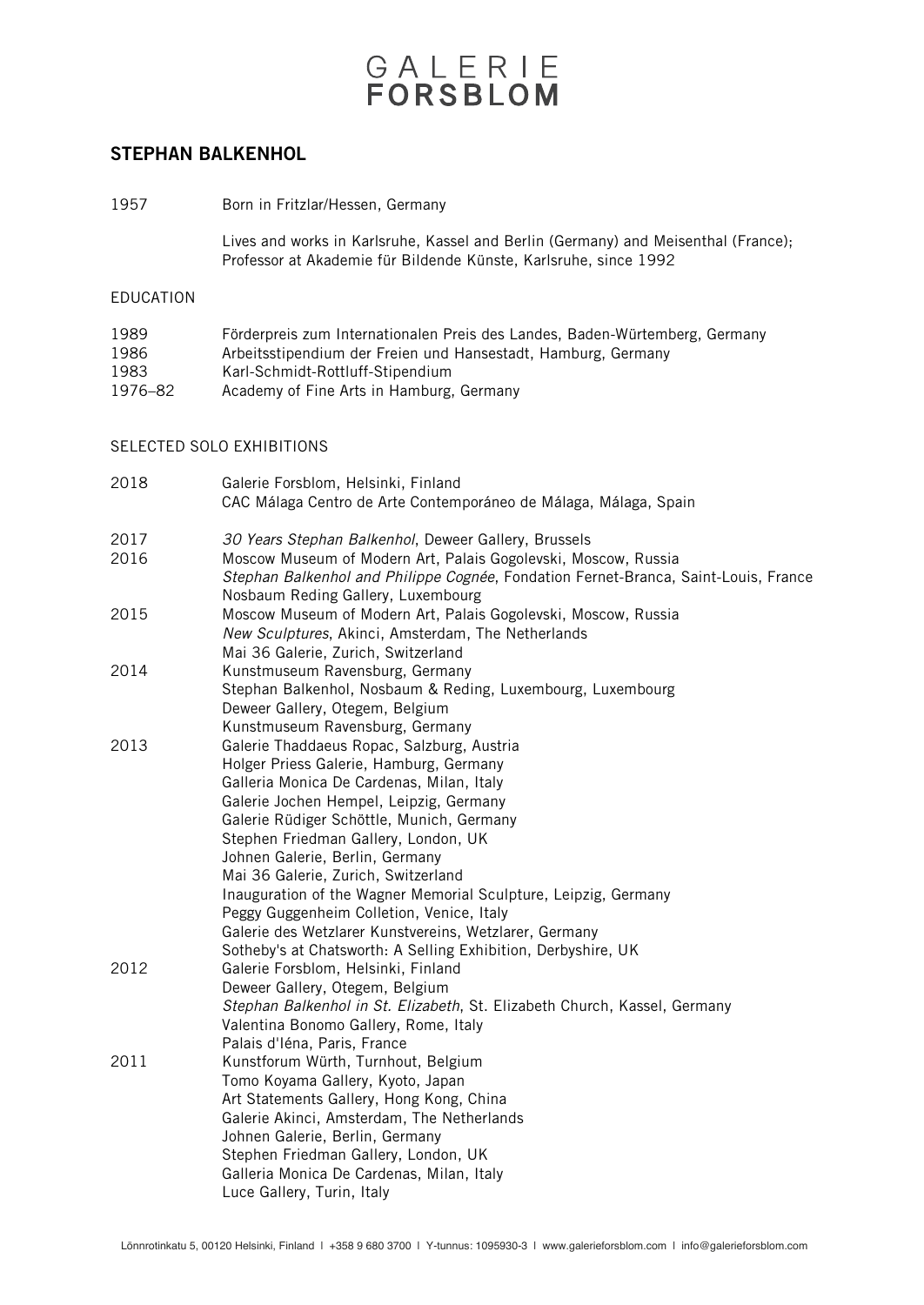|      | Chateau de Malbrouck, Lorraine, France<br>La Halle Verrière, Meisenthal, France |
|------|---------------------------------------------------------------------------------|
| 2010 | Musée de Grenoble, Grenoble, France                                             |
|      | Mai 36 Galerie, Zurich, Switzerland                                             |
|      | Galerie Forsblom, Helsinki, Finland                                             |
|      | Deweer Art Gallery, Otegem, Belgium                                             |
|      | Lars Bohman Gallery, Stockholm, Sweden                                          |
|      | Monica De Cardenas, Milan, Italy                                                |
|      | Nosbaum & Reding Art Contemporain, Luxembourg, Luxembourg                       |
|      | Gary Tatintsian Gallery Inc., Moscow, Russia                                    |
|      | Gary Tatintsian Gallery, New York, NY, USA                                      |
| 2009 | Galerie Thaddaeus Ropac, Paris, France                                          |
|      | Kunstverein Augsburg e.V., Augsburg, Germany                                    |
|      | Galerie Rüdiger Schöttle, Munich, Germany                                       |
|      | Monica De Cardenas, Milan, Italy                                                |
|      | Dogenhaus Galerie, Leipzig, Germany                                             |
| 2008 | Deichtorhallen, Hamburg, Germany                                                |
|      | Galerie Löhrl, Mönchengladbach, Germany                                         |
|      | Stephen Friedman Gallery, London, UK                                            |
|      | Mai 36 Galerie, Zurich, Switzerland                                             |
|      | Valentina Bonomo - Arte Contemporanea, Rome, Italy                              |
| 2007 | Galerie Forsblom, Helsinki, Finland                                             |
|      | Galleri Lars Bohman, Stockholm, Sweden                                          |
|      | Galerie Thaddaeus Ropac, Paris, France                                          |
|      | MKM Museum Küppersmühle für moderne Kunst, Duisburg, Germany                    |
|      | Museum der Moderne, Salzburg, Austria                                           |
| 2006 | Staatliche Kunsthalle Baden-Baden, Baden-Baden, Germany                         |
|      | Galerie Rüdiger Schöttle, Munich, Germany                                       |
|      | Museum Liner, Appenzell, Switzerland                                            |
| 2005 | Tel Aviv Museum of Art, Tel-Aviv, Israel                                        |
|      | The National Museum of Art, Osaka, Japan                                        |
|      | Galerie Thaddaeus Ropac, Paris, France                                          |
| 2003 | Barbara Gladstone Gallery, New York, NY, USA                                    |
|      | Stephen Friedman Gallery, London, UK                                            |
|      | Sprengel-Museum, Hannover, Germany                                              |
|      | Le Rectangle, Lyon, France                                                      |
|      | Stadtische Galerie, Fellbach, Germany                                           |
|      | Galleri Lars Bohman, Stockholm, Sweden                                          |
|      | Galerie Thaddaeus Ropac, Paris, France                                          |
| 2002 | Galleri Akinci, Amsterdam, The Netherlands                                      |
|      | Galerie Mai 36, Zürich, Switzerland                                             |
|      | Gallery Pepe Cobo, Seville, Spain                                               |
|      | Regen Projects, Los Angeles, CA, USA                                            |
|      | Galerie Löhrl, Mönchengladbach, Germany                                         |
|      | Deweer Art Gallery, Otegem, Belgium                                             |
| 2001 | Centro Galego de Arte Contemporanea, Santiago de Compostela, Spain              |
|      | Monica de Cardenas, Milan, Italy                                                |
|      | Fries Museum, Leeuwarden, The Netherlands                                       |
|      | Johnson City Community College, Overland Park Kansas City, KS, USA              |
|      | Dörrie o Priess, Hamburg, Germany                                               |
|      | Galerie Thaddaeus Ropac, Salzburg, Austria                                      |
|      | OMR Gallery, Mexico City, Mexico                                                |
|      | Dogenhaus, Leipzig, Germany                                                     |
|      | Museum der Bildenden Kunste, Leipzig, Germany                                   |
|      | Kunstforum Baloise, Basel, Switzerland                                          |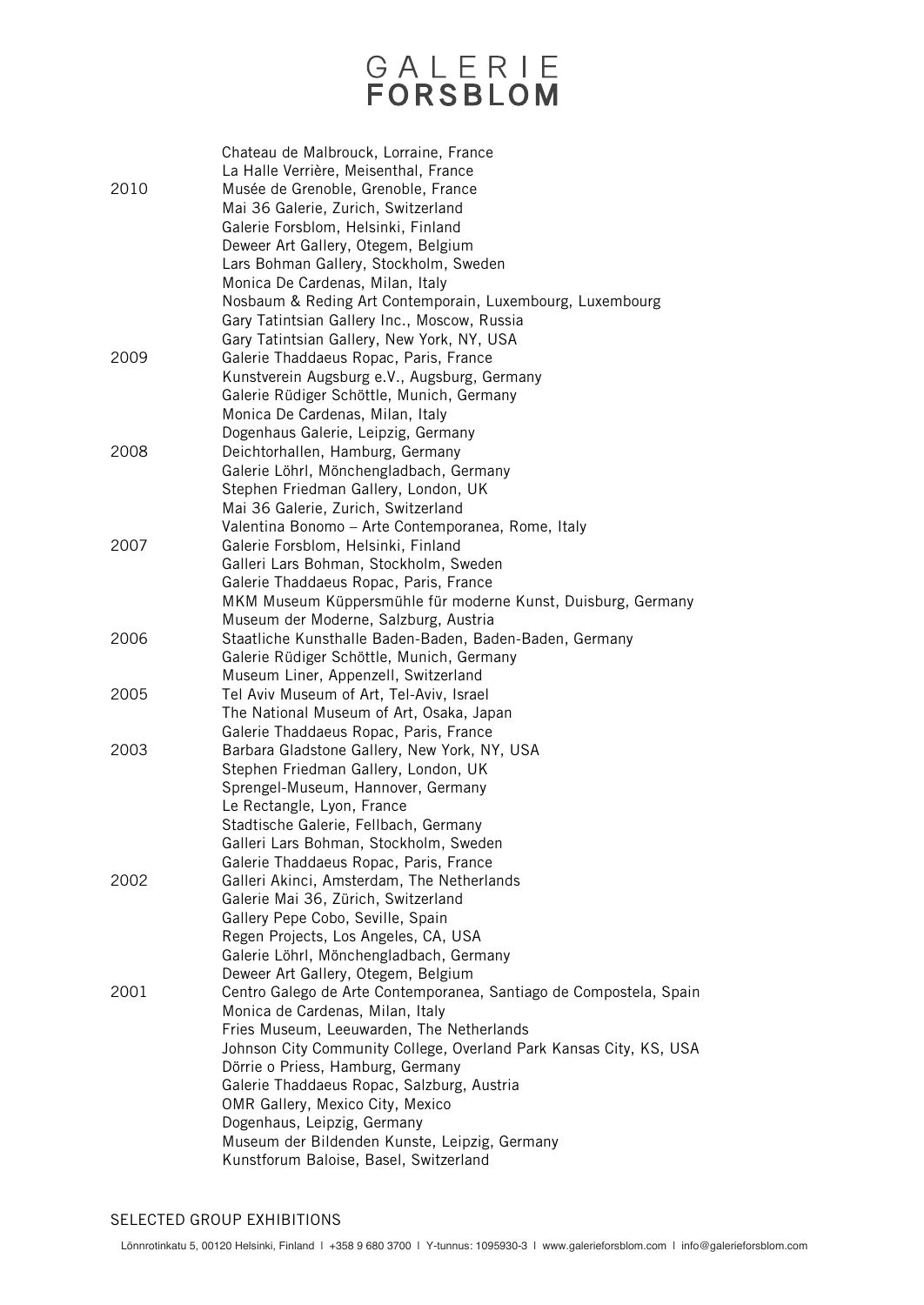| 2016 | Summer Exhibition, Royal Academy, London, England                                                                  |
|------|--------------------------------------------------------------------------------------------------------------------|
| 2016 | Defining Sculpture, Albright Knox Art Gallery, Buffalo, New York, USA                                              |
| 2016 | Animalia, Marian Goodman Gallery, London, England                                                                  |
| 2015 | Figure on Display, Leopold Hoesch Museum, Duren, Germany                                                           |
|      | Inventory, Vol.5: Acquisitions from 1992 to 1996, FRAC Haute-Normandie, Rouen,                                     |
|      | France                                                                                                             |
|      | Space Age, Galerie Thaddaeus Ropac, Paris, France                                                                  |
|      | Twentieth Anniversary Exhibition, Stephen Friedman Gallery, London, UK                                             |
| 2014 | Collector's Room #5 - Pleasure, Deweer Gallery, Otegem, Belgium                                                    |
|      | Study from the Human Body, Stephen Friedman Gallery, London, UK                                                    |
| 2013 | The Art of the Present, Helga de Alevear Collection, Centro Centro, Madrid, Spain                                  |
|      | Truth, ESMoA, Los Angeles, CA, USA                                                                                 |
|      | Je t'aime moi non plus, Musée des Beaux-Arts Eugène Leroy, Tourcoing, France                                       |
| 2012 | Lost in LA, Los Angeles Municipal Art Gallery, Los Angeles, CA, USA                                                |
|      | Art is beautiful but hard work too, Kunstabau, Munich, Germany                                                     |
|      | Unlimited Bodies, Palais Diena, Paris, France                                                                      |
|      | Re-opening, DEWEER gallery, Otegem, Belgium                                                                        |
|      | The Drawing Room, DEWEER gallery, Otegem, Belgium                                                                  |
|      | The Bear Necessities, John Berggruen Gallery, San Francisco, California, CA, USA                                   |
| 2011 | Twenty Years of Presence, MMK Museum für Moderne Kunst, Frankfurt, Germany                                         |
|      | Art Set Free, Museum Kunstpalast, Dusseldorf, Germany                                                              |
|      | Melting Point, Akinci, Amsterdam, the Netherlands                                                                  |
|      | Invisibleness is Visibleness, Museum of Contemporary Art Taipei, Taipei, Taiwan                                    |
|      | Stephan Balkenhol and The Object of Observation (Changes by Being Observed),                                       |
|      | Johnen Galerie, Berlin, Germany                                                                                    |
| 2010 | Stephan Balkenhol - Alberto Giacometti, Lehmbruck Museum, Duisburg, Germany                                        |
|      | Idea and Object, Galerie Thaddaeus Roapc, Salzburg, Austria                                                        |
|      | Wings, Galerie Thaddaeus Ropac, Salzburg, Austria                                                                  |
|      | The Secret Lives of Trees, Galleria Monica De Cardenas, Zuoz, Switzerland                                          |
| 2009 | Eva Penny & Stephan Balkenhol, Trepanierbaer Gallery, Calgary, Canada                                              |
|      | Art Unlimited, Art 40 Basel, Basel                                                                                 |
| 2008 | Listen Darling The World Is Yours, Ellipse Foundation Contemporary Art Center,                                     |
| 2007 | Lisbon, Portugal                                                                                                   |
| 2006 | Summer Exhibition, Royal Academy of Art, London, UK                                                                |
|      | Figures in the Field: Figurative Sculpture and Abstract Painting from Chicago<br>Collections, MCA Chicago, IL, USA |
| 2005 | Ten Year Anniversary Exhibition, Stephen Friedman Gallery, London, UK                                              |
|      | Large Drawings, Galerie Bernd Klüser, Germany                                                                      |
|      | The Blake Byrne Collection, Museum of Contemporary Art, Los Angeles, CA, USA                                       |
|      | My Favorite Things!: Painting in France, Museum of Contemporary Art, Lyon, France                                  |
|      | 21, Dogenahaus Galerie, Leipzig, Germany                                                                           |
|      | We can do it!, Gary Tatintsian Gallery Inc., Moscow, Russia                                                        |
| 2004 | Galerie Rüdiger Sch"ttle, München, Germany                                                                         |
|      | MIEDO-FEAR, Galeria Pepe Cobo, Seville, Spain                                                                      |
| 2003 | Jetzt und hier-Die Sammlung Zeitgenosslscher Kunst, Museum Kurhaus Kleve - Ewald                                   |
|      | Mataré-Sammlung, Kleve, Germany                                                                                    |
|      | Inaugural Show, Regen Projects, Los Angeles, CA, USA                                                               |
|      | Sculpture, Michael Kohn Gallery, Los Angeles, CA, USA                                                              |
|      | Rhons Hoffman Gallery, Chicago, IL, USA                                                                            |
|      | Sculpture project at More London with Fiona Banner and David Batchelor                                             |
|      | Durchgehend geöffnet, Kunsthalle Baden-Baden and Sammlung Frieder                                                  |
|      | Burda, Baden-Baden, Germany                                                                                        |
| 2002 | Avant que la mer fut au monde, Rochechouart portoit les Ondes, Musée Départemental                                 |
|      | d'Art Contemporain de Rochechouart, France                                                                         |
|      | Das Tier in mir, Staatliche Kunsthalle Baden Baden, Germany                                                        |
|      | Photogenic Institute of Contemporary Art, University of Pennsylvania, Philadelphia, PA,                            |
|      | <b>USA</b>                                                                                                         |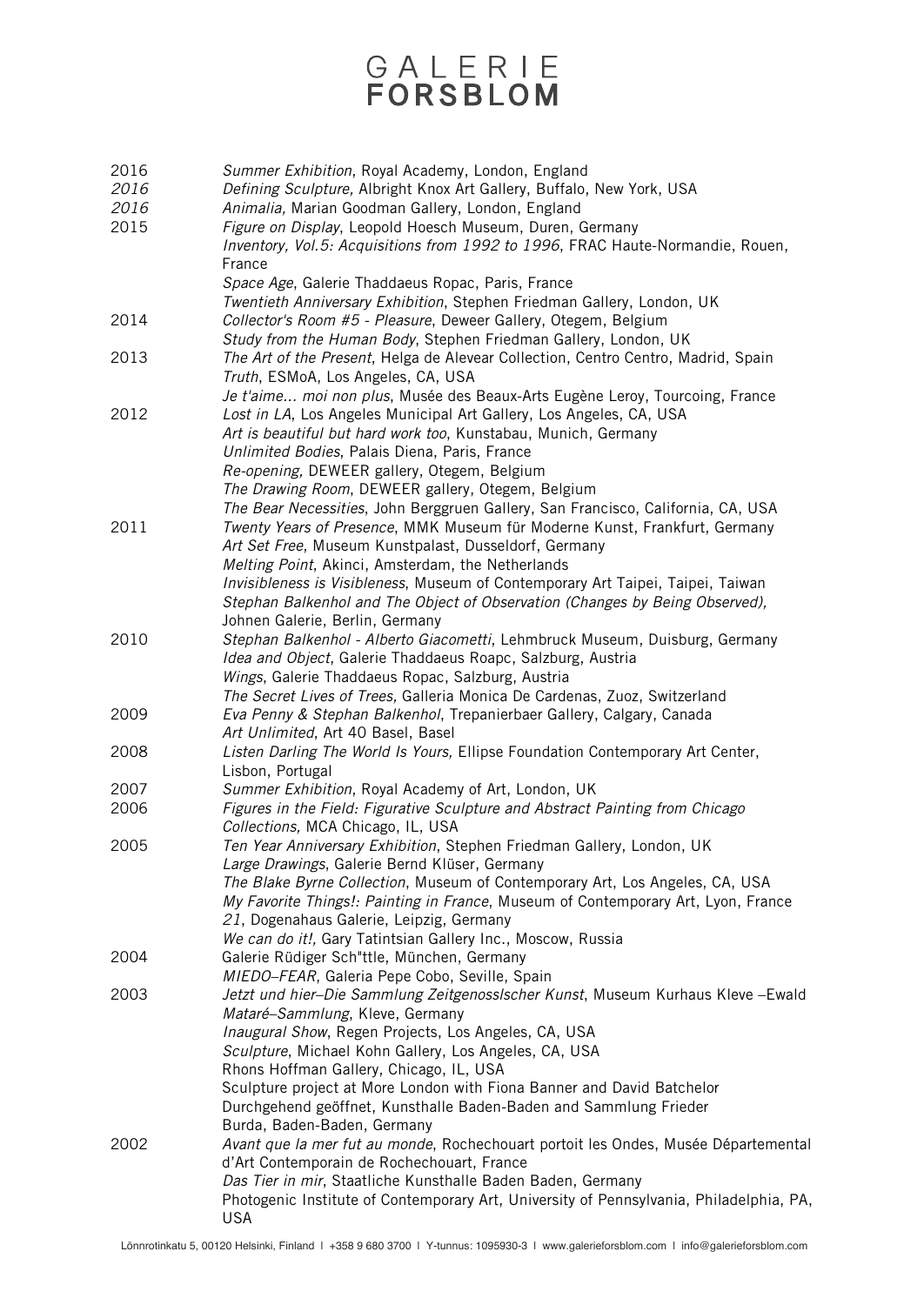|      | Grünzeug Museum der Stadt Ratingen, Germany<br>Pop Art und die zeitgen"ssische Bildhauerkunst, Gerhard Marcks-Haus Bremen,<br>Germany<br>Yime-Space-Motion, Galerie Ropac, Salzburg, Austria                                                                                                                                                                                                                        |
|------|---------------------------------------------------------------------------------------------------------------------------------------------------------------------------------------------------------------------------------------------------------------------------------------------------------------------------------------------------------------------------------------------------------------------|
| 2001 | De wereld folgens Duitsland, Odapark<br>Fotografierte Bilder Museum Bochum, Bochum, Germany<br>Geometrie & Gestus, Galerie Thaddaeus Ropac, Salzburg, Germany                                                                                                                                                                                                                                                       |
| 1996 | Essensbilder, Dorrie Priess Galerie, Hamburg, Germany<br>Back to Kassel, Kasseler-Kunstverein, Kassel, Germany<br>Conversation, Milton Keynes Gallery, London, UK                                                                                                                                                                                                                                                   |
| 1998 | Women, Galerie Rodolphe Janssen, Brussels, Belgium                                                                                                                                                                                                                                                                                                                                                                  |
| 1997 | FRAC Haute-Normandie, Rouen, France                                                                                                                                                                                                                                                                                                                                                                                 |
| 1995 | Philip Akerman/Stephan Balkenhol, Galerie Johnen & Sch"ttle. Cologne, Germany<br>Africus: Johannesburg Biennale, Johannesburg, South Africa<br>1995 Carnegie International, Pittsburgh, PA, USA                                                                                                                                                                                                                     |
| 1994 | Summer Group Show, Baumgartner Galleries, Washington, DC, USA                                                                                                                                                                                                                                                                                                                                                       |
|      | Das Jahrhundertder Multiple, Deichtorhallen Hamburg, Germany<br>Cultural Capital of Europe, Lisbon, Portugal                                                                                                                                                                                                                                                                                                        |
|      | Still Life, Barbara Gladstone Gallery, New York, NY, USA                                                                                                                                                                                                                                                                                                                                                            |
|      | Ludwig's Lust: Die Sammlung Irene und Peter Ludwig, Germanisches Nationalmuseum<br>Nürnberg, Germany                                                                                                                                                                                                                                                                                                                |
|      | Gegenbilder, Installation at Lamberti Kirche, Münster, Germany<br>NL Dordrecht: 51° 48-04° 40°, Dordrecht Kalkhaven, The Netherlands                                                                                                                                                                                                                                                                                |
|      | Karl Schmidt-Rottluff Stipendium, Städtische Kunsthalle Düsseldorf, Düsseldorf,<br>Germany                                                                                                                                                                                                                                                                                                                          |
| 1992 | Doubletake, Hayward Gallery, London, travelled to Kunsthalle Wien, Vienna, Austria<br>Die 29. Austellung, Mai 36 Galerie, Zurich, Switzerland                                                                                                                                                                                                                                                                       |
|      | Current Art in Public Spaces, Expo '92, Seville, Spain                                                                                                                                                                                                                                                                                                                                                              |
|      | Tiere, Galerie Dörrie & Priess, Hamburg, Germany, travelled to Galerie Tröster<br>& Schlüter Frankfurt, Germany                                                                                                                                                                                                                                                                                                     |
|      | Double Identity, Galerie Johnen & Schöttle, Cologne, Germany, Lausanne, Switzerland<br>Post Human, FAE Musée d'Art Contemporain, travelled to Castello di Rivoli, Turin;<br>Deste Foundation for Contemporary Art, Athens, Greece and Deichtorhallen, Hamburg<br>Der gefrorene Leopard, Galerie Bernd Kluser, Munich, Germany<br>Qui, Qui Ou?; Un regard sur l'art en Allemagne en 1992, Paris, Musée d'Art Moderne |
|      | de la Ville de Paris, France                                                                                                                                                                                                                                                                                                                                                                                        |
| 1991 | Tio ars ing konst I Hamburg 80/90, Konstmuseet Malmö, Sweden<br>Ansichten von Figur in der Moderne Heilbronn, Deutschhof, Städtische Museen<br>Heilbronn, Germany                                                                                                                                                                                                                                                   |
|      | Seven Women, Andrea Rosen Gallery, New York, NY, USA                                                                                                                                                                                                                                                                                                                                                                |
|      | Karl August Burckhardt-Koechlin-Fonds: Zeichunungen des 20. Jahrhunderts,<br>Kunstmuseum Basel, Basel, Switzerland                                                                                                                                                                                                                                                                                                  |
|      | Zeitgenössiche Kunst aus der Deutschen Bank: Skulptur, Zeichnug, Photographie'<br>Erholungshaus der Bayer, AG, Leverkusen, Germany, travelled to Bozen Museum für                                                                                                                                                                                                                                                   |
|      | Moderne Kunst and Hoechst, Galerie Jahrhunderthalle<br>Hamburg Abroad, European Visual Arts Centre, Ipswich, UK                                                                                                                                                                                                                                                                                                     |
| 1990 | A New Necessity, First Tyne International, Newcastle, UK                                                                                                                                                                                                                                                                                                                                                            |
|      | Possible Worlds: Sculpture from Europe, ICA and Serpentine Gallery, London, UK<br>Prospekt 89, Frankfurter Kunstverein und Schirn Kunsthalle, Frankfurt, Germany                                                                                                                                                                                                                                                    |
|      | 4. Triennale der Kleinplastik, Fellbach, Germany                                                                                                                                                                                                                                                                                                                                                                    |
|      | Sei Artisti Tedeschi, Castello di Rivara, Turin, Italy                                                                                                                                                                                                                                                                                                                                                              |
|      | Das goldene Zimmer, Nymphenburger Schlosspark, Munich, Germany<br>Bremen Kunstpreis 1989, Kunsthalle Bremen, Bremen, Germany                                                                                                                                                                                                                                                                                        |
|      | Dorothea von Stetten-Kunstpreis, Stadtisches Kunstmuseum Bonn, Bonn, Germany                                                                                                                                                                                                                                                                                                                                        |
|      | Binationale: 'German Art of the Late 80s and American Art of the Late 80s',                                                                                                                                                                                                                                                                                                                                         |
|      | Städtische Kunsthalle Düsseldorf, Düsseldorf, Germany, travelled to Boston, MA, USA;<br>ICA and Museum of Fine Art Hamburg, Germany                                                                                                                                                                                                                                                                                 |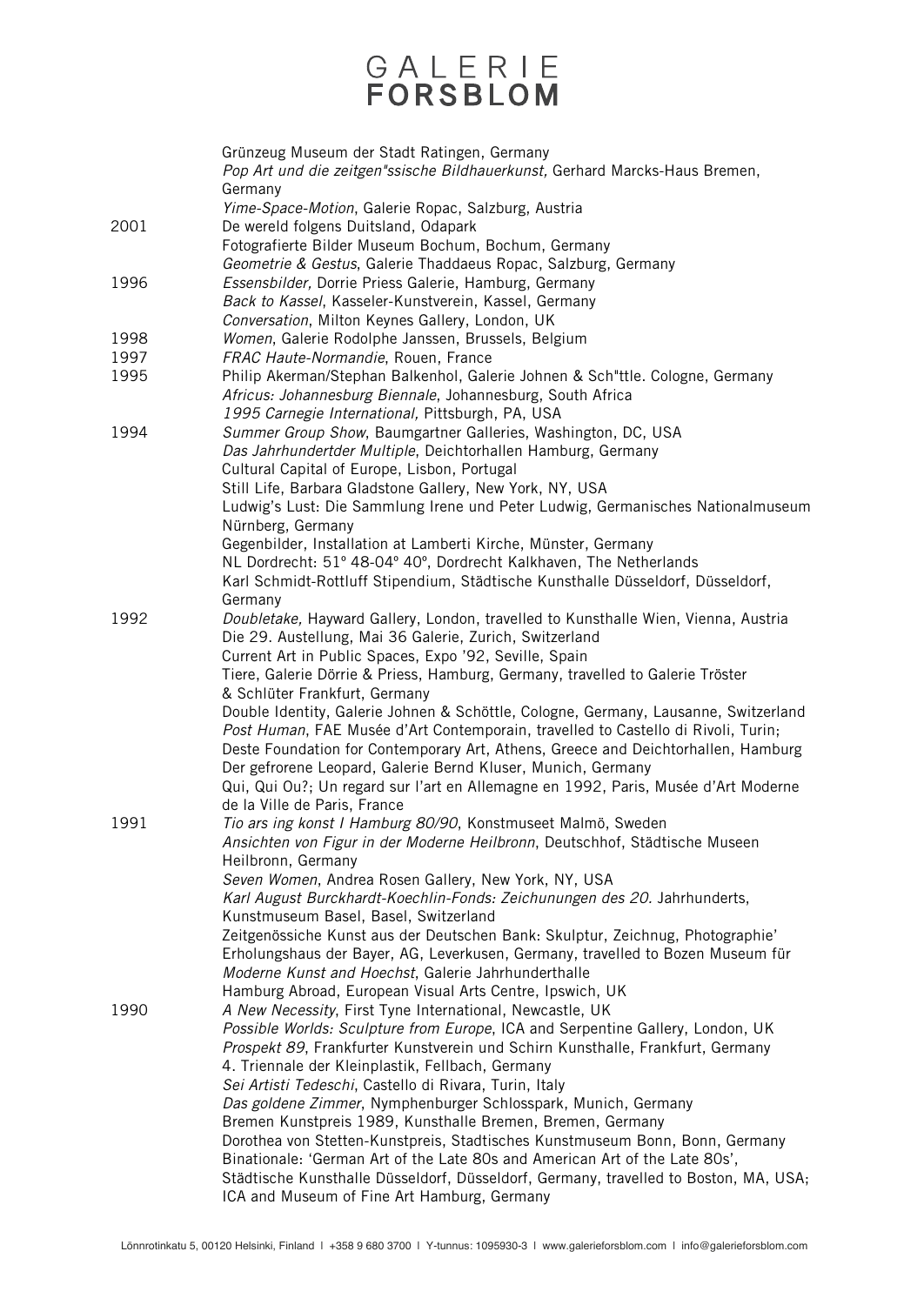### GALERIE FORSBLOM

| 1987 | Neue Kunst in Hamburg, Kampangelfabrik, Münster, Germany<br>Et de la Sculpture, Park de la Pepiniere, Nancy, France<br>Exotische Welten-Europäische Phantasien, Württembergischer Kunstverein, Stuttgart,<br>Germany<br>Stephan Balkenhol, Werner Kutz, Jan Vercrysse, Galerie Johnen & Schöttle Cologne, |
|------|-----------------------------------------------------------------------------------------------------------------------------------------------------------------------------------------------------------------------------------------------------------------------------------------------------------|
|      | Germany                                                                                                                                                                                                                                                                                                   |
| 1986 | Theatergarten-Bestiarium, Kunstlerwerkstatt Lothringerstrasse, Munich, Germany<br>Jenisch-Park Skulptur, Jenisch Park, Kulturbehörde Hamburg, Hamburg, Germany                                                                                                                                            |
|      | Momente-zum Thema Urbanitat, Kunstverein Braunschweig, Braunschweig, Germany<br>Stephan Balkenhol, L.Gerdes, E.Karnauke, Kasseler Kunstverein, Kassel, Germany                                                                                                                                            |
|      | Neue Deutsche Skulptur, Deweer Art Gallery and International Cultureel Centrum,<br>Antwerpen Otegem, Belgium                                                                                                                                                                                              |
|      | Die Karl-Schmidt-Rottluff Stipendiaten, 15 junge Künstler, Darmstadt, Germany                                                                                                                                                                                                                             |
| 1984 | Die Stipendatiaten der Karl-Schmidt-Rottluff Förderrungsstiftung, Brucke-Museum,<br>Berlin, Germany                                                                                                                                                                                                       |
|      | Skulptur in Hamburg, Landesvertretung der freien und Hansestadt Hamburg, Bonn,<br>Germany                                                                                                                                                                                                                 |
|      | Jenis Park Skulptur, Jenish Park, Kulterbehörde Hamburg, Düsseldorf, Germany                                                                                                                                                                                                                              |
| 1983 | Impulse I, Galerie Löhrl, Mönchengladbach, Germany                                                                                                                                                                                                                                                        |

PUBLIC COLLECTIONS

Albright-Knox Art Gallery, Buffalo, USA

ARS AEVI, Museum Of Contemporary Art Sarajevo, Bosnia and Herzegovina Artothek, Nürnberg, Germany Art Institute of Chicago, Chicago, USA Attitudes, Genf, Switzerland BAWAG Contemporary, Wien, Austria The Broad Art Foundation, Santa Monica, USA Burger Collection, Berlin, Germany Centro Galego de Arte Contemporánea, Santiago de Compostela, Spain Diözesanmuseum, Würzburg, Germany Elipse Foundation Art Centre, Alcoitao, Portugal Fpmcollection Viersen Berlin, Berlin, Germany Hamburger Bahnhof, Berlin, Germany Irish Museum of Modern Art, Dublin, Ireland JCCC Overland Park, Kansas, USA Kunsthalle Bremen, Bremen, Germany Kunsthalle Hamburg, Hamburg, Germany Kunstmuseum Bonn, Bonn, Germany Kunstsammlung im Ständehaus, Düsseldorf, Germany Los Angeles County Museum of Art, Los Angeles, USA Ludwig Forum für Internationale Kunst, Aachen, Germany MARCA Museum, Cantanzaro, Italy Marta, Herford, Germany Me Collectors Room, Berlin, Germany Musée d'Art Moderne Grand-Duc Jean, Luxemburg-Kirchberg, Luxemburg Musée de Grenoble, Grenoble, France Musée de Marseille, Marseille, France Musée Cantonal des Beaux Arts, Lausanne, Switzerland Musée Départemental de Rochechouart, F.R.A.C., Franche-Comté, Haute Normandie, France Musée des Beaux Arts de Montréal, Quebec, Canada Museo Cantonale d'Arte, Lugano, Switzerland Museu Berardo, Lisbon, Portugal Museum Africa, Johannesburg, South Africa Museum De Paviljoens, Almere, The Netherlands Museum der Bildenden Künste, Leipzig, Germany